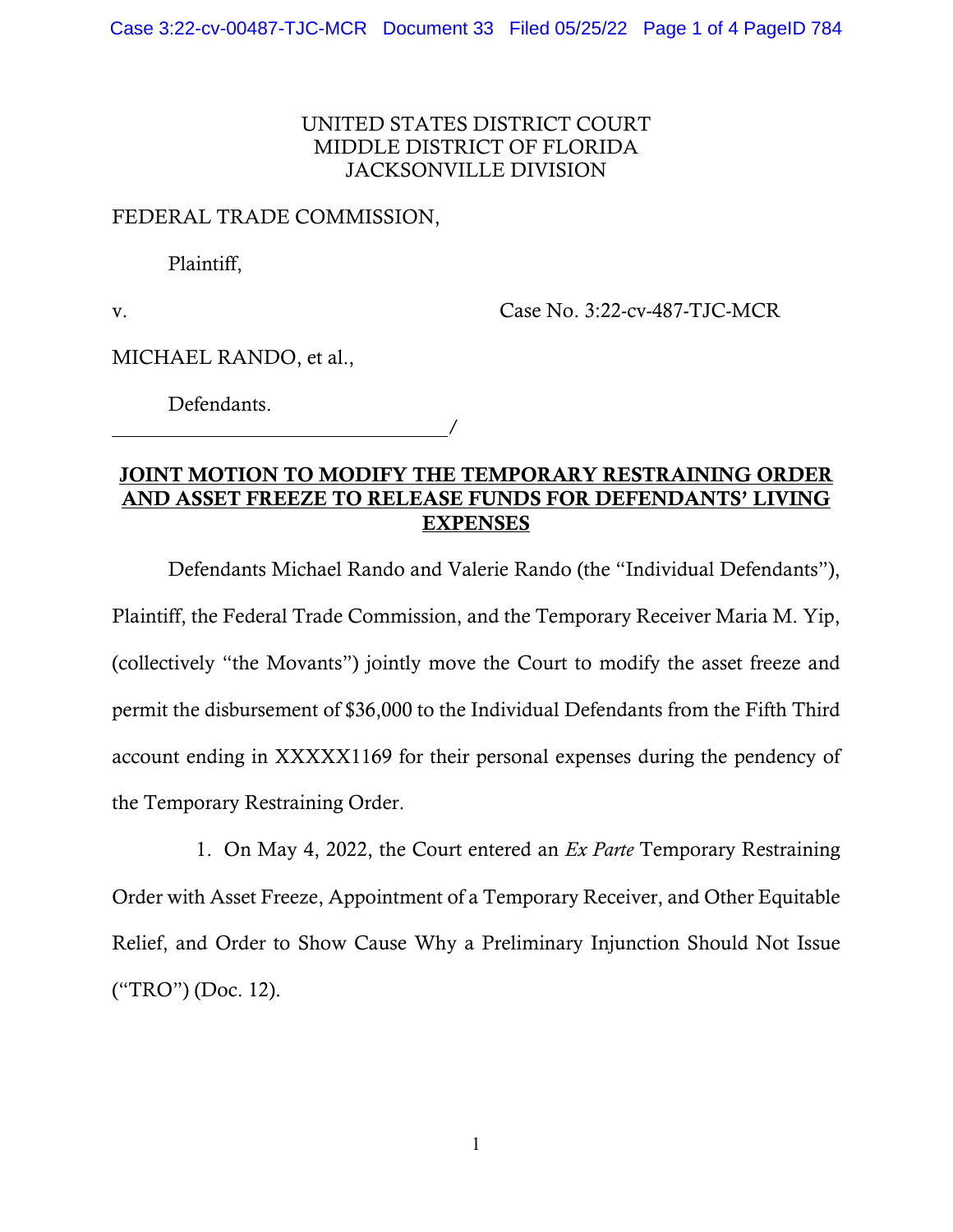2. Section IV of the TRO froze all assets of the Individual Defendants, but noted that "[p]rovisions shall be made to allow the Individual Defendants to incur reasonable personal expenses during the pendency of this Order."1

3. The Individual Defendants have conferred with counsel for the Plaintiff and the Temporary Receiver and all have agreed to allow \$36,000 to be disbursed to cover their personal expenses<sup>2</sup> up to the date of the hearing on the TRO, currently set for June 17, 2022.<sup>3</sup>

4. The Movants requests that of the monies held in Michael Rando's account held at Fifth Third Account XXXXX1169, \$36,000 shall no longer be frozen and may be applied to living expenses incurred on behalf of Michael and Valerie Rando.

5. The disbursement of these funds (\$36,000) shall not be deemed a violation of this Court's May 4, 2022 Temporary Restraining Order and Asset Freeze.

6. Upon request of the Federal Trade Commission or the Receiver, the Randos shall within seven days produce to the Federal Trade Commission and the Receiver bank records relating to how the funds were expended.

<sup>&</sup>lt;sup>1</sup> The TRO also provided that "[p]rovision shall also be made to allow Defendants to hire counsel to represent them in this action." Undersigned defense counsel is conferring with counsel for the Receiver and Plaintiff to provide for their fees in this action.

<sup>&</sup>lt;sup>2</sup> This amount was negotiated among the Movants.

 $3$  The Individual Defendants reserve the right to request additional disbursements to pay their reasonable personal expenses in the event the asset freeze is extended.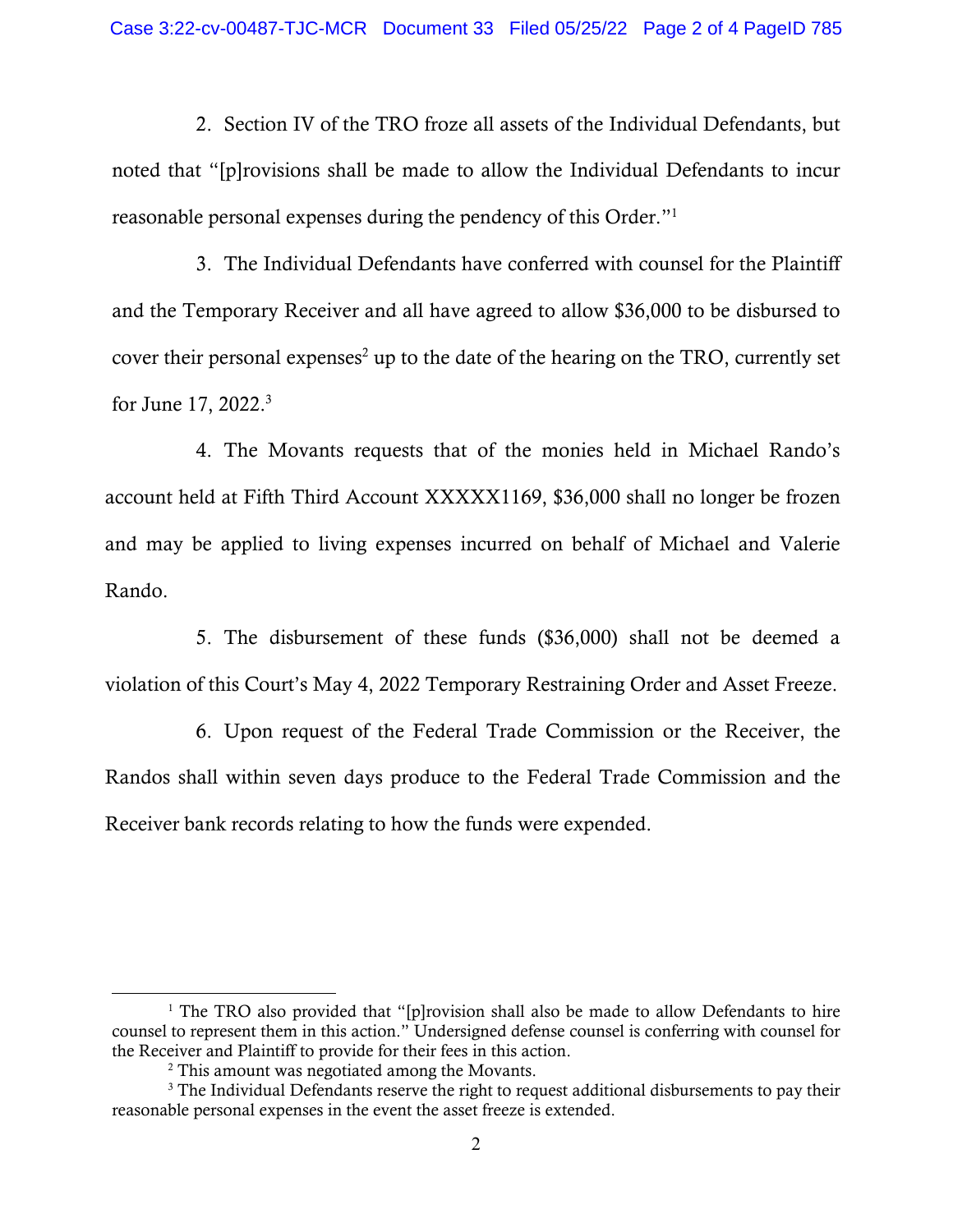Case 3:22-cv-00487-TJC-MCR Document 33 Filed 05/25/22 Page 3 of 4 PageID 786

WHEREFORE, the Parties respectfully request that the Court modify the TRO and asset freeze to permit the disbursement of \$36,000 to the Individual Defendants to pay their personal expenses during the pendency of the TRO.

Respectfully submitted,

*s/ Michael R. Freed*  Michael R. Freed Florida Bar No. 69205 mfreed@gunster.com Latour "LT" Lafferty Florida Bar No. 975575 llafferty@gunster.com Nathan W. Hill Florida Bar No. 91473 nhill@gunster.com Gunster, Yoakley & Stewart, P.A. 1 Independent Drive, Suite 2300 Jacksonville, FL 32202 (904) 354-1980 *Attorneys for Defendants,*  Michael Rando, Valerie Rando, Prosperity Training Tech., LLC, Digital Business Scaling, LLC, First Coast Matchmakers, Inc., First Coast

Matchmakers, LLC, and Financial Consulting Management Group, LLC

/s\_*Hong Park*  Hong Park hpark@ftc.gov Brian M. Welke bwelke@ftc.gov Sana Chaudhry schaudhry@ftc.gov Federal Trade Commission 600 Pennsylvania Avenue NW, CC 9528 Washington, DC 20580 Tel: 202-326-2158 (Park), -2897 (Welke), -2679 (Chaudhry) Fax: 202-326-3768 *Attorneys for Plaintiff,*  Federal Trade Commission

s/ *Katherine C. Donlon* Katherine C. Donlon Florida Bar No. 0066941 kdonlon@jclaw.com Johnson, Cassidy, Newlon & Decort P.A. 2802 N. Howard Avenue Tampa, FL 33607 Tel.: (813) 291-3300 Fax: (813) 235-0462 *Attorney for Receiver,*  Maria Yip